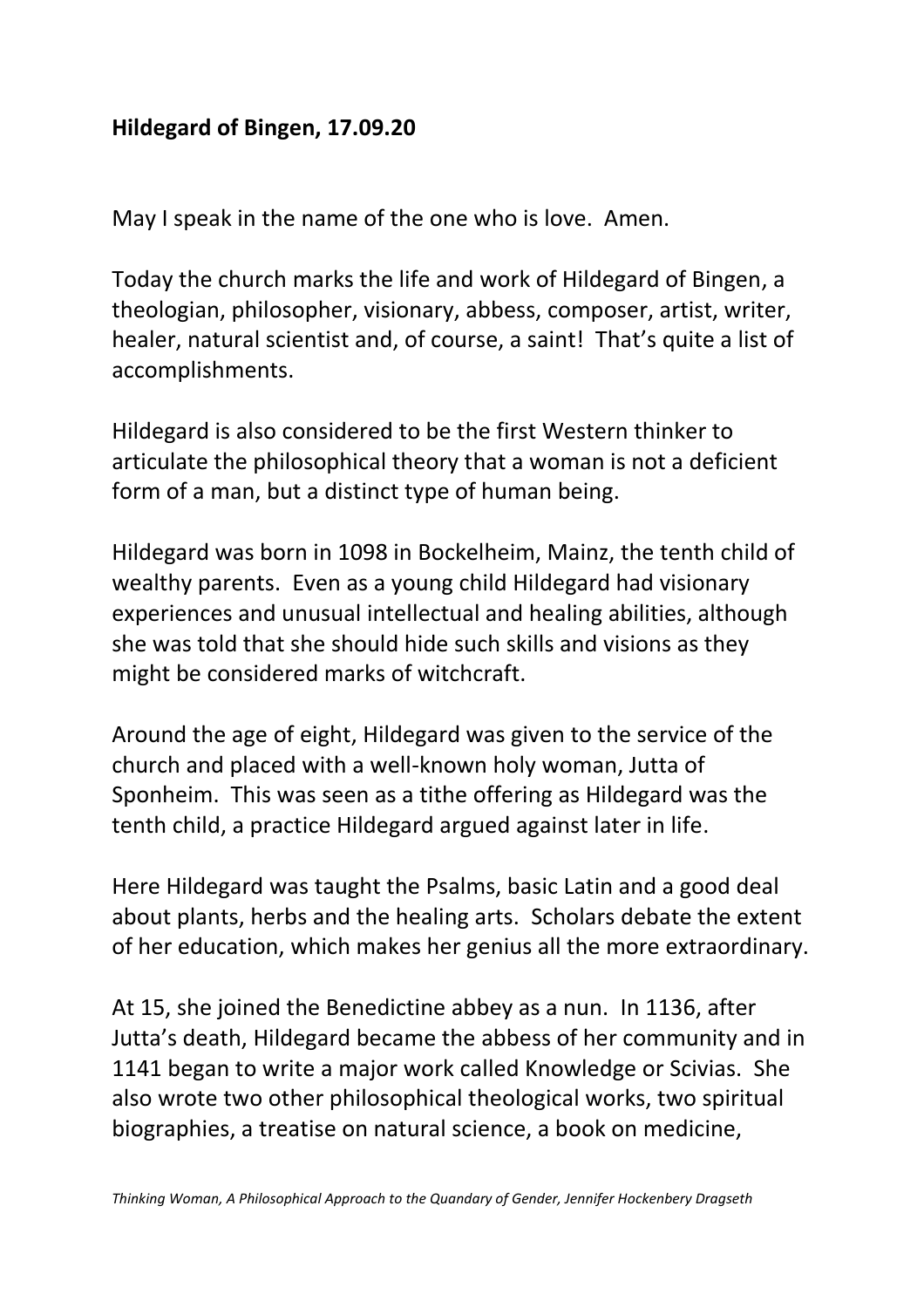several commentaries, hymns and plays, as well as hundreds of letters to political, academic and church leaders in Europe.

Hildegard was bewildered by her gift for understanding scripture so deeply, taught as she had been that women were inferior in mind and unsuitable for academic work or ministry. Later she came to insist that knowledge was a gift of grace from the divine, which could be given to men or women.

Hildegard was also a gifted composer: her dedication to music and liturgy was meant to delight the ear of the churchgoer in order that they would see that true delight is in faith.

In opposition to her times, Hildegard admonished the church for its teaching about the evils of the body and the dangers of the flesh, arguing that the church needed to pay more attention to the body, its pleasures, needs and health.

She is also credited as being the first Western thinker to create a full account of gender essentialism, contradicting the gender binary theory that claims there are only two genders and instead describing four different types of men and four different types of women, noting the physical and psychological characteristics and the type of care and lifestyle suitable for each.

Hildegard's powers as a healer were also well known in her time: people, especially women, lined the riverbanks hoping to be healed by her words and remedies as she travelled by boat up and down The Rhine. Her book, 'Causes and Cures', as well as her remedies, continue to be studied and used today.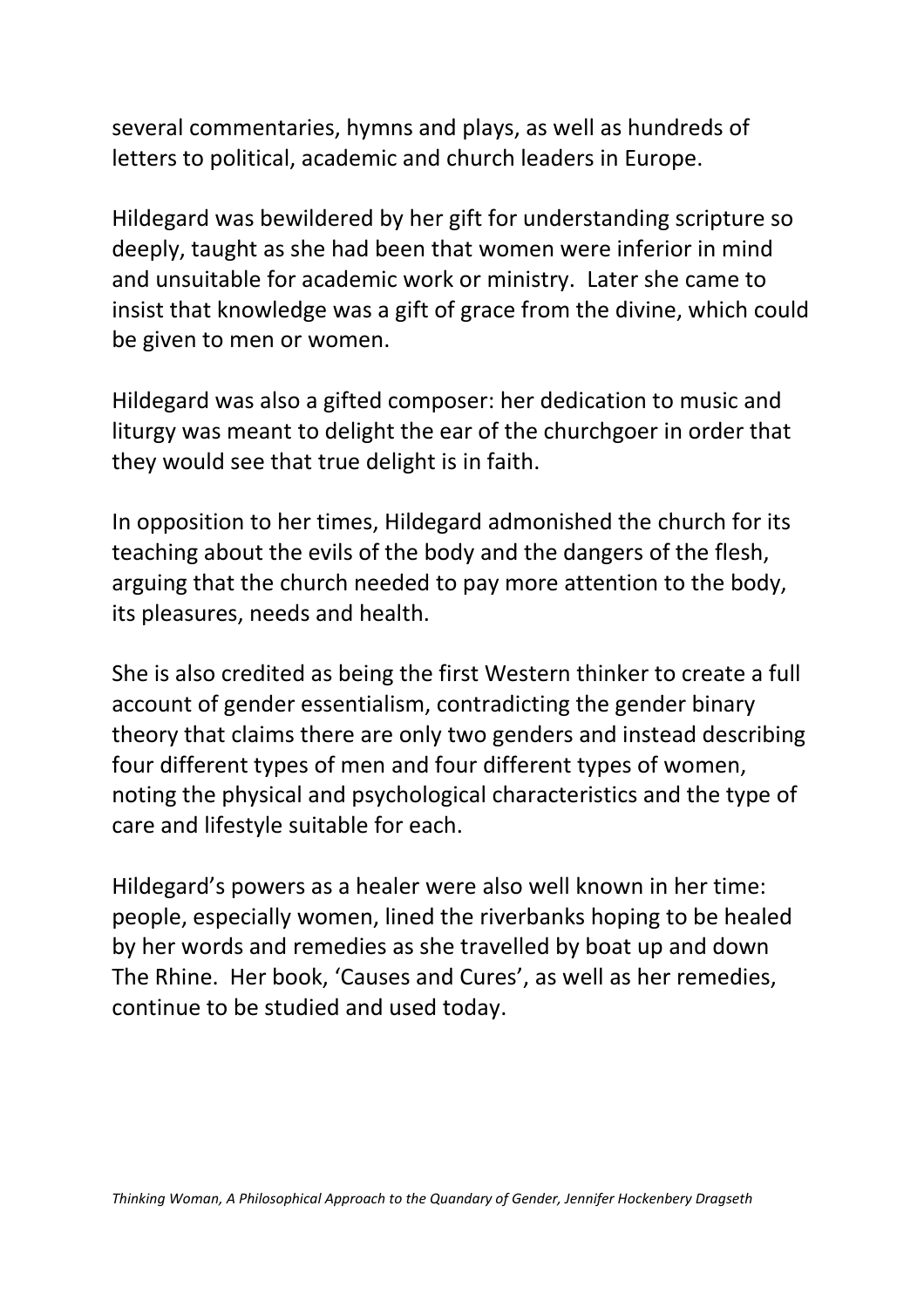Hildegard died on this date in Bingen in 1170. At her death, it was said that the sky was filled by two streams of light that crossed over the building in which her body lay.

What an extraordinary woman and what an extraordinary life story. As I pondered this, I was fascinated by the shape her life had taken. As a girl, her gifts as a visionary, healer and philosophical thinker were already apparent, yet she had to hide this gifting so as not to be pronounced, and potentially killed, as a witch, an abhorrent practice of the church at that time in the presence of gifted women, in particular.

Hildegard was also investigated by the church for impropriety on several occasions, finally near the end of her life placing her entire community under censure.

Yet from a dysfunctional beginning and continued distractions and stumbling blocks Hildegard did indeed give her life to God, and continued to give her life to God, and *from that* extraordinary things happened. The very church which might have ended her life and admonished her at various points throughout it now celebrates her as a saint.

In this I find hope. I say that because still today gender discrimination remains at the heart of the church, although women might not be burned at the stake for witchcraft anymore. Yes, we have female bishops, but only with the grotesque compromise of the 'Five Guiding Principles', which legalises discrimination and allows people to reject the authority of women in a way that would be *unthinkable* were the places of women and men reversed.

We say that we are all created in the image of God and that God has no gender and yet we only call God 'he'. Like Hildegard, we are so used to and conditioned by this way of being promulgated by the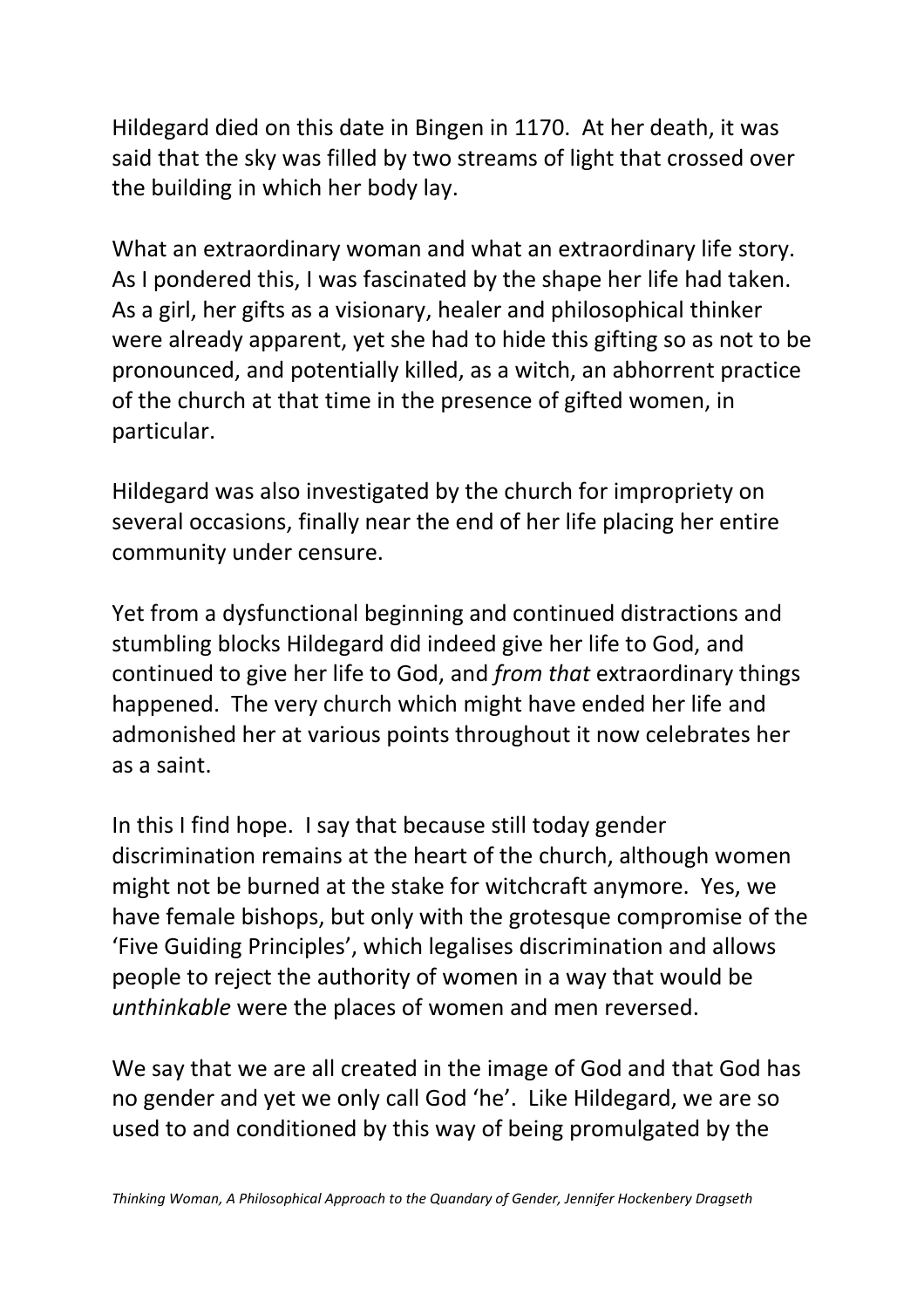church and written into its scriptures that many of us don't even notice how great the disparity is or how tragic the situation.

And yet. Into this place comes the Holy Spirit, as tongues of flame and a rushing wind, breaking through the walls of suspicion, fear, shame and misguided teaching so that a woman who might have been killed as a witch could become one of the great lights of the church.

And yet. Into this place comes the Holy Spirit, breaking through the same walls of suspicion, fear, shame and the worn and weary suppositions of the church, releasing women *today* to live profoundly impactful lives.

I speak of gender here because of Hildegard's own story but, sadly, as we know, there are many other faces to the disabling prism of discrimination.

And yet. Into this place comes the Holy Spirit, able to do incredible things, to increase, magnify and release our gifts in manifold, extraordinary and sometimes unexpected ways, whatever our starting point and no matter what might be loaded against us.

So, on this day when we give thanks for the life, witness and work of Hildegard of Bingen, may it be so that *all* people who feel themselves put down, silenced, shamed or degraded for whatever reason, who give their lives to God, might find the Spirit's power to be greater than that of any church.

And may it be so that they might know the truth that God, source of *love*, our mother *and* our father, she *and* he, can through that very same love, bring abundance and fruitfulness beyond imagining.

For, in the words of the Song of Solomon: